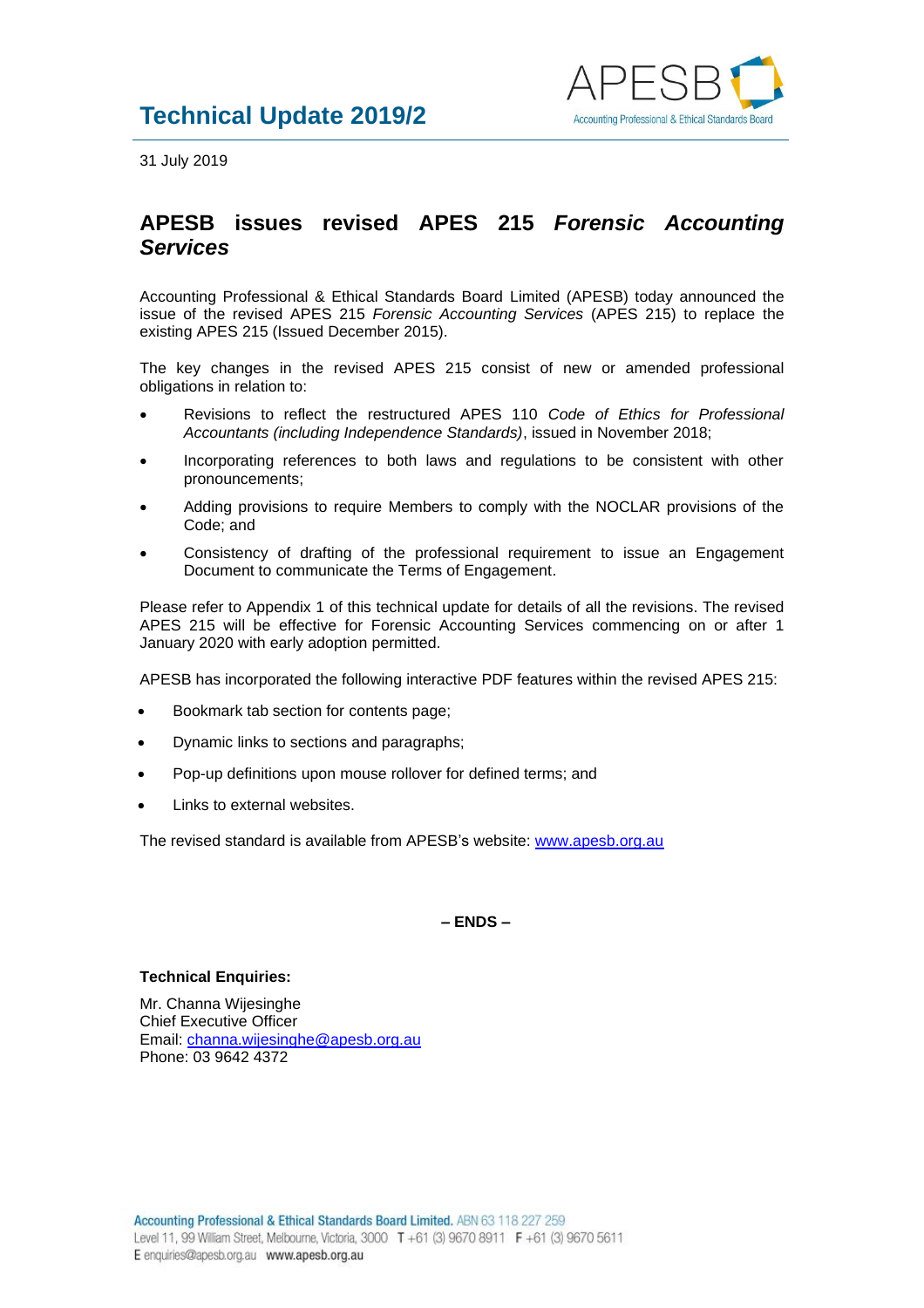## **Appendix 1**

## **Revision to APES 215 (Issued December 2015)**

Accounting Professional & Ethical Standards Board Limited (APESB) has approved the following revisions to APES 215 *Forensic Accounting Services* which was originally issued in December 2008 and revised in December 2013 and December 2015.

| Paragraph<br><b>Reference</b> | <b>Revisions</b>                                                                                                                                                                                                                                                                                                                                                                  |
|-------------------------------|-----------------------------------------------------------------------------------------------------------------------------------------------------------------------------------------------------------------------------------------------------------------------------------------------------------------------------------------------------------------------------------|
| 1.1                           | The objective of APES 215 Forensic Accounting Services is to specify a<br>Member's professional and ethical obligations in respect of:                                                                                                                                                                                                                                            |
|                               | the provision of a Forensic Accounting Service to a Client or<br>$\bullet$<br>Employer;                                                                                                                                                                                                                                                                                           |
|                               | the types of Engagements or Assignments that are a Forensic<br>$\bullet$<br><b>Accounting Service;</b>                                                                                                                                                                                                                                                                            |
|                               | applicable Independence requirements;<br>$\bullet$                                                                                                                                                                                                                                                                                                                                |
|                               | relationships and the provision of other Professional Activities that<br>$\bullet$<br>create threats to compliance with the fundamental principles;                                                                                                                                                                                                                               |
|                               | the obligations of a Member who provides an Expert Witness Service<br>$\bullet$<br>and the required disclosures in the Member's Report; and                                                                                                                                                                                                                                       |
|                               | applicable quality control and documentation obligations.<br>$\bullet$                                                                                                                                                                                                                                                                                                            |
| 1.2                           | Accounting Professional & Ethical Standards Board Limited (APESB) has<br>revised professional standard APES 215 Forensic Accounting Services<br>(the Standard), which is effective for Engagements or Assignments<br>commencing on or after 1 April 2016 January 2020 and supersedes APES<br>215 issued in December 2013 2015. Earlier adoption of this Standard is<br>permitted. |
| 1.6                           | Where a Professional Activity which, when it commenced was not a<br>Forensic Accounting Service, later becomes such a Forensic<br>Accounting sService, the Member shall comply with the requirements<br>of this Standard from that time onwards.                                                                                                                                  |
| 1.7                           | Where a Member is undertaking a Forensic Accounting Service, other<br>than an Expert Witness Service, which later becomes an Expert<br>Witness Service, the Member shall comply with the requirements of<br>sSection 5 of this Standard from that time onwards.                                                                                                                   |
| 1.8                           | Members shall be familiar comply with relevant other applicable<br>Professional Standards and be familiar with relevant guidance notes<br>providing Forensic Accounting Services<br>performing<br>when<br><b>Professional Activities.</b><br>All<br>Members shall comply<br>with<br>the<br>fundamental principles outlined in the Code.                                           |
| $\overline{2}$                | Defined terms are shown in the body of the Standard in title case.                                                                                                                                                                                                                                                                                                                |
|                               | For the purpose of this Standard:                                                                                                                                                                                                                                                                                                                                                 |
| $\overline{2}$                | <b>Client</b> means an individual, firm, entity or organisation to whom or to which<br>Professional Activities are provided by a Member in Public Practice in<br>respect of Engagements of either a recurring or demand nature.                                                                                                                                                   |
| 2                             | Code means APES 110 Code of Ethics for Professional Accountants<br>(including Independence Standards).                                                                                                                                                                                                                                                                            |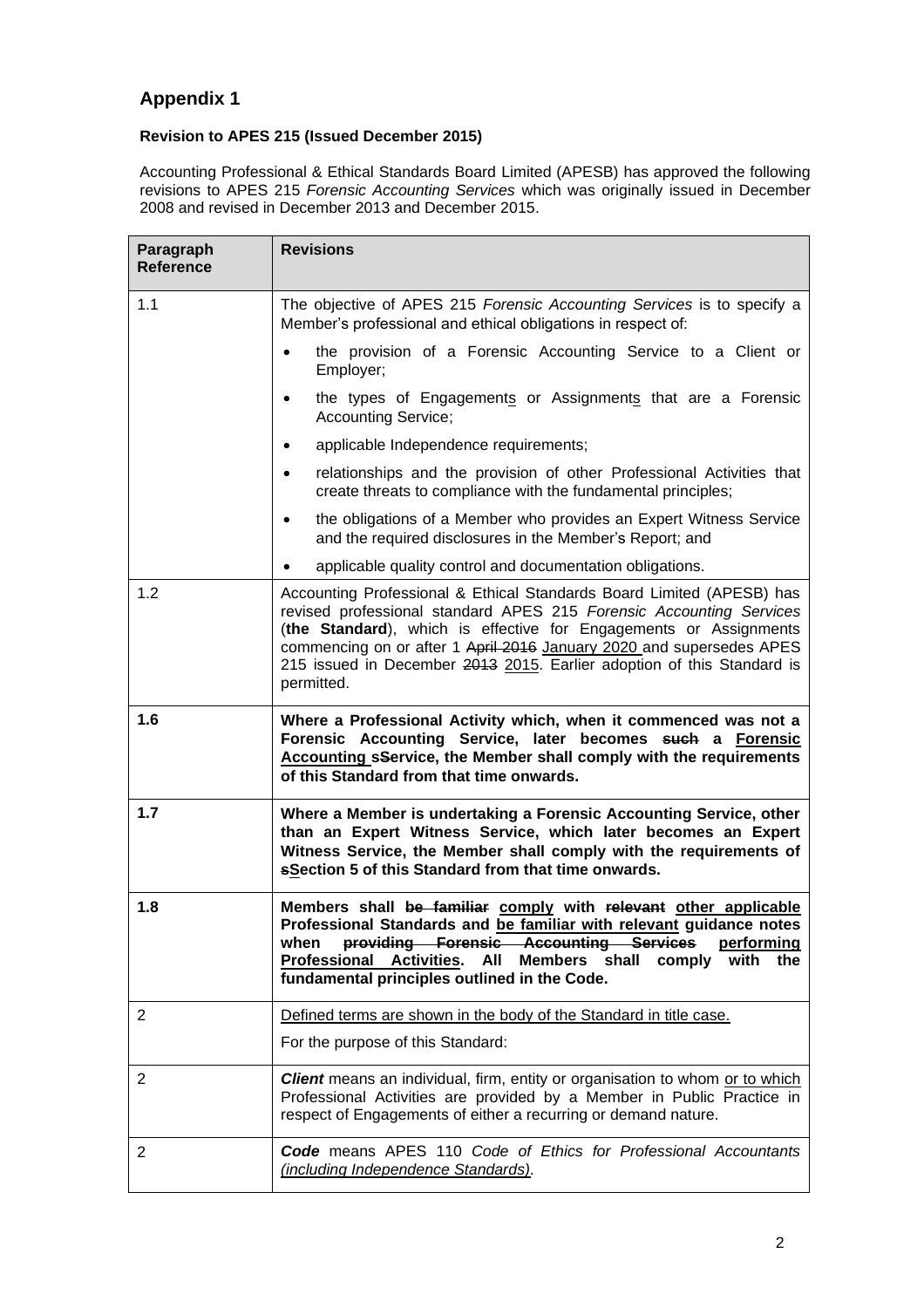| Paragraph<br><b>Reference</b> | <b>Revisions</b>                                                                                                                                                                                                                                                                                                                                                                                                                                                                                                                                                                                                                                                                                                                                                                                                                                                      |
|-------------------------------|-----------------------------------------------------------------------------------------------------------------------------------------------------------------------------------------------------------------------------------------------------------------------------------------------------------------------------------------------------------------------------------------------------------------------------------------------------------------------------------------------------------------------------------------------------------------------------------------------------------------------------------------------------------------------------------------------------------------------------------------------------------------------------------------------------------------------------------------------------------------------|
| $\overline{2}$                | <b>Consulting Expert Service</b> means a Professional Activity provided in the<br>context of Proceedings, other than an Expert Witness Service, a Lay<br>Witness Service or an Investigation Service. It includes acting as an<br>adviser, an arbitrator, a mediator, a member of a professional tribunal, an<br>expert in an expert determination, a referee or in a similar role.                                                                                                                                                                                                                                                                                                                                                                                                                                                                                   |
| $\overline{2}$                | <b>Engagement Document</b> means the document (i.e. letter, agreement or<br>any other appropriate means) in which the Terms of Engagement are<br>specified in a written form Writing.                                                                                                                                                                                                                                                                                                                                                                                                                                                                                                                                                                                                                                                                                 |
| 2                             | Expert Witness means a Member who has been engaged, assigned or<br>otherwise obligated to provide an Expert Witness Service. As an Expert<br>Witness, the Member may express opinions or provide Other Evidence to<br>the Court based on the Member's specialised knowledge derived from the<br>Member's training, study or experience on matters such as whether<br>technical or Professional Standards have been breached, the amount of<br>damages, the amount of an account of profits, or the amount of a claim<br>under an insurance policy. Generally, all opinion evidence is expert<br>evidence if it is wholly or substantially based on the specialised knowledge<br>derived from the Member's training, study or experience <sub>5</sub> . hHowever, not all<br>expert evidence is opinion evidence. Expert evidence may be opinion or<br>Other Evidence. |
| 2                             | Independence iscomprises:                                                                                                                                                                                                                                                                                                                                                                                                                                                                                                                                                                                                                                                                                                                                                                                                                                             |
|                               | Independence of mind - the state of mind that permits the expression<br>(a)<br>of a conclusion without being affected by influences that compromise<br>professional judgement, thereby allowing an individual to act with<br>integrity, and exercise objectivity and professional scepticism.<br>(b)<br>Independence in appearance - the avoidance of facts and<br>circumstances that are so significant that a reasonable and informed<br>third party would be likely to conclude, weighing all the specific facts<br>and circumstances, that a Firm's, or a Member's integrity, objectivity or<br>professional scepticism has been compromised.                                                                                                                                                                                                                     |
| $\overline{c}$                | Member in Business means a Member employed or engaged in an<br>executive or non-executive capacity in such areas working in areas such as<br>commerce, industry, service, the public sector, education, the not--for--profit<br>sector, or in regulatory bodies or professional bodies, or a Member<br>contracted by such entities. who might be an employee, contractor, partner,<br>director (executive or non-executive), owner-manager or volunteer.                                                                                                                                                                                                                                                                                                                                                                                                              |
| 2                             | <b>Member in Public Practice</b> means a Member, irrespective of functional<br>classification (for example, e.g. audit, tax or consulting) in a Firm that<br>provides Professional Services. This term is also used to refer to a Firm of<br>Members in Public Practice and means a practice entity and a participant in<br>that practice entity as defined by the applicable Professional Body.                                                                                                                                                                                                                                                                                                                                                                                                                                                                      |
| $\overline{2}$                | <b>Proceedings</b> means a matter before a Court, a matter which the Member<br>has a reasonable expectation will be brought before a Court or a matter in<br>which the Member is undertaking Professional Activities to help a Client or<br>an Employer make an assessment as to whether a matter should be<br>brought before a Court.                                                                                                                                                                                                                                                                                                                                                                                                                                                                                                                                |
| 2                             | Professional Activity means an activity requiring accountancy or related<br>skills undertaken by a Member, including accounting, auditing, taxation,<br>management consulting, and financial management.                                                                                                                                                                                                                                                                                                                                                                                                                                                                                                                                                                                                                                                              |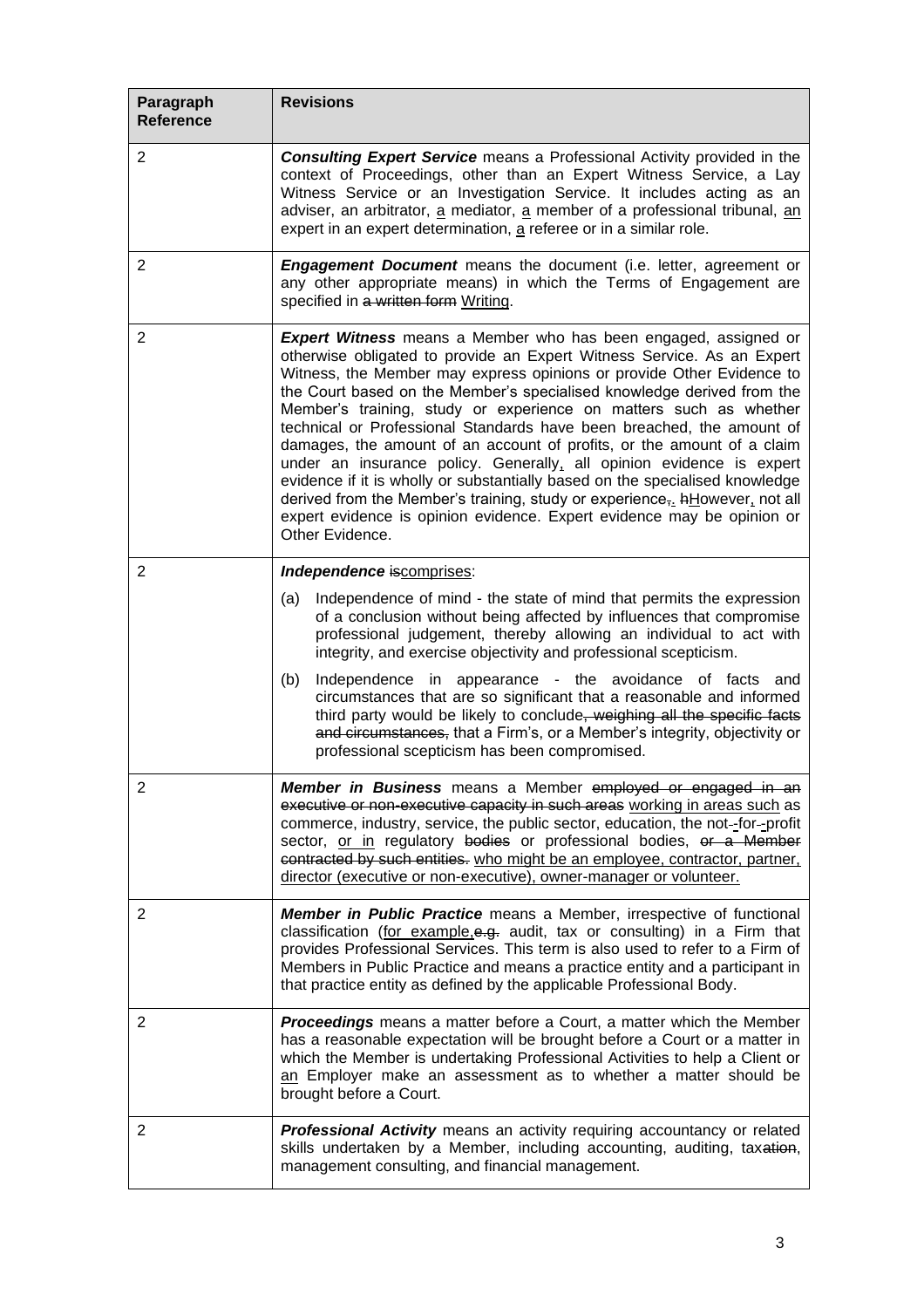| Paragraph<br><b>Reference</b> | <b>Revisions</b>                                                                                                                                                                                                                                                                                                                                                                                                                                                                                                |
|-------------------------------|-----------------------------------------------------------------------------------------------------------------------------------------------------------------------------------------------------------------------------------------------------------------------------------------------------------------------------------------------------------------------------------------------------------------------------------------------------------------------------------------------------------------|
| $\overline{2}$                | <b>Writing</b> means a mode of representing or reproducing words in a visible<br>form and includes words in an electronic format capable of being converted<br>to printed text.                                                                                                                                                                                                                                                                                                                                 |
| 3.1                           | A Member providing a Forensic Accounting Service shall comply with<br>Section 100 Introduction and Part 1 Complying with the Code,<br>Fundamental Principles and Conceptual Framework of the Code and<br>with relevant laws and regulations.                                                                                                                                                                                                                                                                    |
| 3.2                           | In accordance with Section 100 Introduction and Fundamental<br>Principles Complying with the Code of the Code, a Member shall<br>observe and comply with the Member's public interest obligations<br>when providing a Forensic Accounting Service.                                                                                                                                                                                                                                                              |
| 3.3                           | When engaged to perform a Forensic Accounting Service, a Member<br>shall be and be seen to be free of any interest which may be regarded<br>as being incompatible with the fundamental principles of Section 110<br>Subsection 111 Integrity and Section 120 Subsection 112 Objectivity<br>of the Code.                                                                                                                                                                                                         |
| 3.4                           | Members in Public Practice shall comply with Section 310 220<br>Conflicts of Interest and Section 280 Objectivity - All Services of the<br>Code.                                                                                                                                                                                                                                                                                                                                                                |
| 3.8                           | Where a Forensic Accounting Service is an assurance Engagement,<br>the Member in Public Practice shall comply with Section 290 Part 4A<br>Independence - for Audit and Review Engagements or Section 291<br>Part 4B Independence - Other for Assurance Engagements Other than<br>Audit and Review Engagements of the Code, as applicable of the<br>Code.                                                                                                                                                        |
| 3.9                           | If a Member in Public Practice is asked to provide a Professional<br><b>Service to a Client where:</b>                                                                                                                                                                                                                                                                                                                                                                                                          |
|                               | the Member or the Member's Firm is providing or has provided an<br>(a)<br><b>Expert Witness Service to the Client; or</b>                                                                                                                                                                                                                                                                                                                                                                                       |
|                               | (b) the Member or the Member's Firm is providing or has provided an<br><b>Expert Witness Service to a different Client,</b>                                                                                                                                                                                                                                                                                                                                                                                     |
|                               | and the proposed Professional Service is related to the Expert<br>Witness Service, and the Member determines that a reasonable and<br>informed third party <sup>1</sup> having knowledge of all the relevant information,<br>including safeguards applied, would regard the objectives of the<br>proposed Professional Service to be undertaken<br>as<br>being<br>inconsistent with the objectives of the Expert Witness Service, then<br>the Member shall decline the Engagement or the relevant part thereof. |
| Footnote 1                    | The term 'reasonable and informed third party' is explained in paragraph<br>120.5 A4 of the Code.                                                                                                                                                                                                                                                                                                                                                                                                               |
| 3.12                          | A Member providing a Forensic Accounting Service shall maintain<br>professional competence and take due care in the performance of the<br>Member's work in accordance with Section 130 Subsection 113<br>Professional Competence and Due Care of the Code.                                                                                                                                                                                                                                                      |
| 3.14                          | In accordance with Section 330 230 Acting with Sufficient Expertise of<br>the Code, a Member in Business shall only undertake Assignments<br>for which the Member has, or can obtain, sufficient training or<br>expertise and shall not intentionally mislead an Employer as to the                                                                                                                                                                                                                             |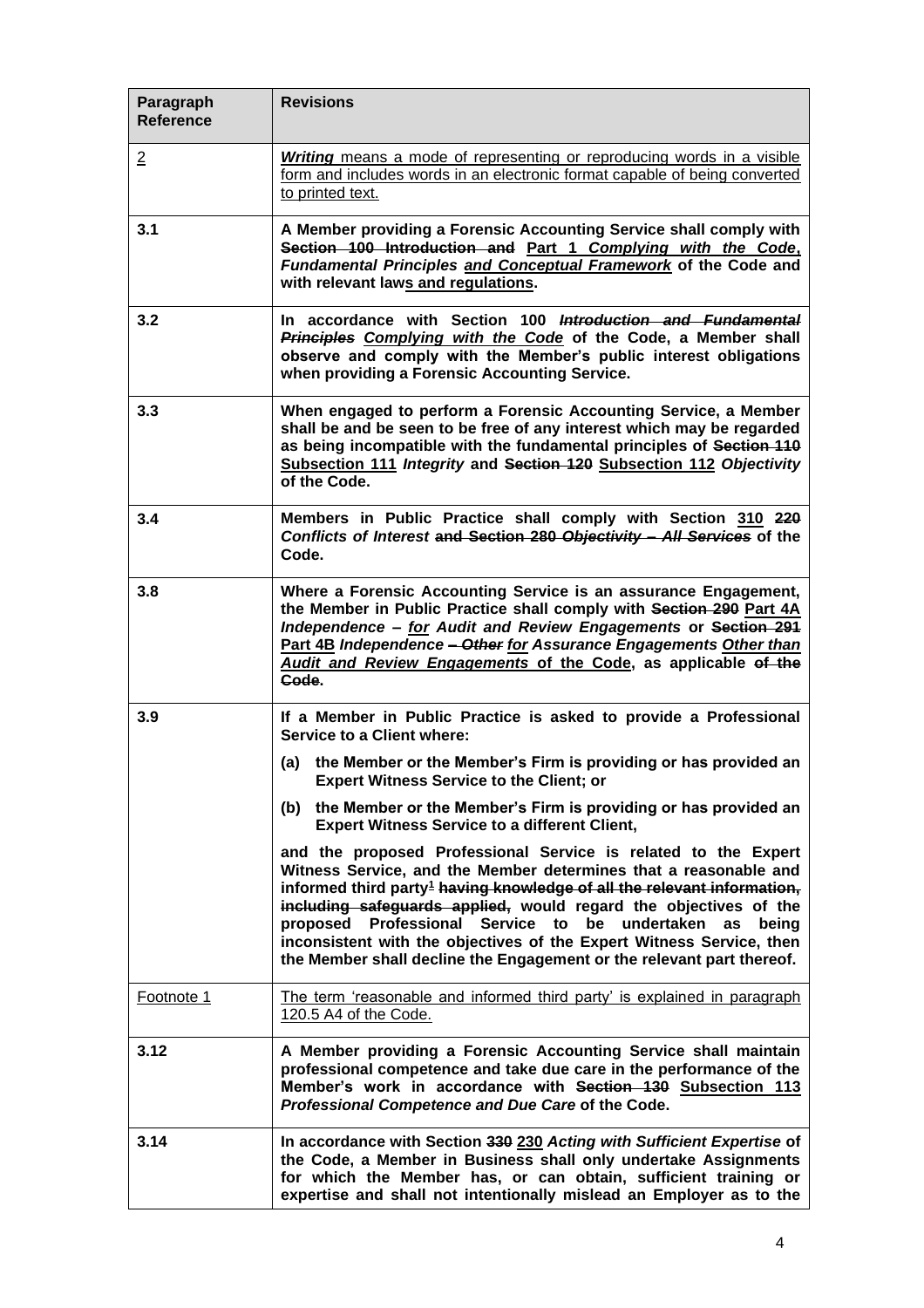| Paragraph<br><b>Reference</b> | <b>Revisions</b>                                                                                                                                                                                                                                                                                                                                                                                                                                                                                                                |
|-------------------------------|---------------------------------------------------------------------------------------------------------------------------------------------------------------------------------------------------------------------------------------------------------------------------------------------------------------------------------------------------------------------------------------------------------------------------------------------------------------------------------------------------------------------------------|
|                               | level of expertise or experience possessed, nor shall a Member fail to<br>seek appropriate expert advice and assistance when required.                                                                                                                                                                                                                                                                                                                                                                                          |
| 3.17                          | In accordance with Section 140 Confidentiality of the Code, a A<br>Member who acquires confidential information in the course of<br>performing a Forensic Accounting Service for a Client or Employer<br>shall comply with Subsection 114 Confidentiality of the Code not use<br>that information for any purpose other than the proper performance of<br>the professional work for that Client or Employer.                                                                                                                    |
| 3.18                          | Subject to legislative requirements, where a Client or Employer has given a<br>Member permission to disclose confidential information to a third party, it is<br>preferable that this permission is in wWriting. Where oral permission is<br>obtained, a contemporaneous note should be made and kept on file by the<br>Member recording the relevant details of the Client's or Employer's<br>permission.                                                                                                                      |
| 4.1                           | A Member in Public Practice shall document and communicate the<br>Terms of Engagement to provide a Forensic Accounting Service to a<br>Client in an Engagement Document in accordance with APES 305<br><b>Terms of Engagement.</b>                                                                                                                                                                                                                                                                                              |
| 4.2                           | A Member in Public Practice who is approached by a potential Client<br>to undertake a Forensic Accounting Service shall comply with Section<br>210 320 Professional Appointments of the Code.                                                                                                                                                                                                                                                                                                                                   |
| 5.1                           | If a Member in Public Practice is asked to provide an Expert Witness<br><b>Service to a Client where:</b>                                                                                                                                                                                                                                                                                                                                                                                                                       |
|                               | the Member or the Member's Firm is providing or has provided<br>(a)<br>another Professional Service to the Client; or                                                                                                                                                                                                                                                                                                                                                                                                           |
|                               | (b) the Member or the Member's Firm is providing or has provided<br>another Professional Service to a different Client,                                                                                                                                                                                                                                                                                                                                                                                                         |
|                               | and the proposed Expert Witness Service is related to the other<br>Professional Service, and the Member determines that a reasonable<br>and informed third party <sup>2</sup> having knowledge of all the relevant<br>information, including safeguards applied, would regard the<br>objectives of the proposed Expert Witness Service to be undertaken<br>as giving rise to a conflict with the objectives of the other<br>Professional Service, then the Member shall decline the Engagement<br>or the relevant part thereof. |
| Footnote 2                    | The term 'reasonable and informed third party' is explained in paragraph<br>120.5 A4 of the Code.                                                                                                                                                                                                                                                                                                                                                                                                                               |
| 5.2                           | Subject to paragraph 5.3, if a Member in Business is asked to provide<br>an Expert Witness Service to the Member's Employer where:                                                                                                                                                                                                                                                                                                                                                                                              |
|                               | the Member or another employee of the Member's Employer has<br>(a)<br>provided, or is providing, another service to the Employer which<br>is related to the proposed Expert Witness Service; or                                                                                                                                                                                                                                                                                                                                 |
|                               | (b) the Member's Employer has an interest in the outcome of the<br>Proceedings (whether as a party or otherwise),                                                                                                                                                                                                                                                                                                                                                                                                               |
|                               | and the Member determines that a reasonable and informed third<br>party <sup>3</sup> having knowledge of all the relevant information, including<br>safeguards applied, would regard the objectives of the proposed<br>Expert Witness Service to be undertaken as giving rise to a conflict<br>with the objectives of the other service, or if the Member's objectivity                                                                                                                                                         |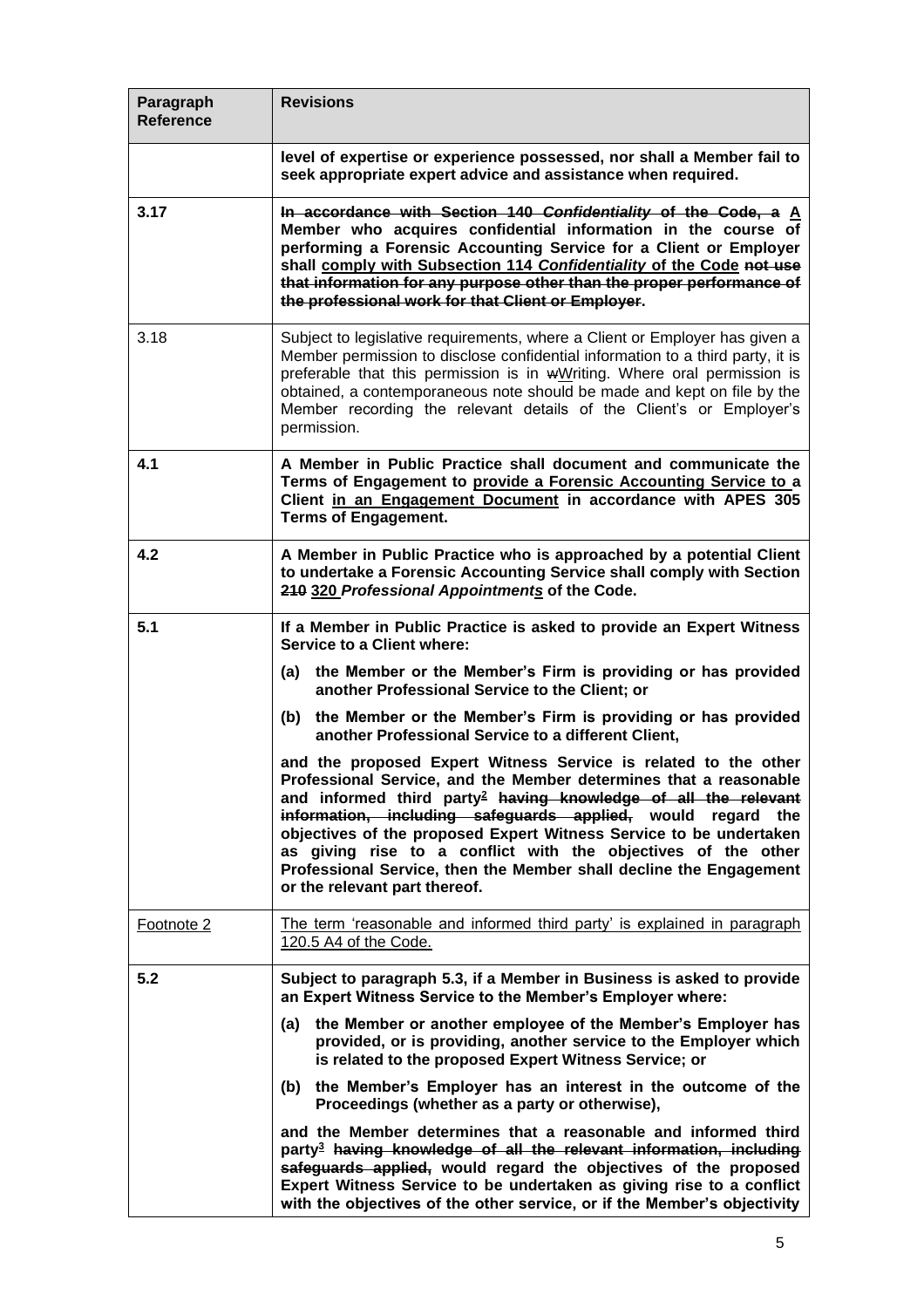| Paragraph<br><b>Reference</b> | <b>Revisions</b> |                                                                                                                                                                                                                                                                                                                                                                                                                                                         |  |  |
|-------------------------------|------------------|---------------------------------------------------------------------------------------------------------------------------------------------------------------------------------------------------------------------------------------------------------------------------------------------------------------------------------------------------------------------------------------------------------------------------------------------------------|--|--|
|                               |                  | is impaired as a result of the Employer's interest in the outcome of the<br>Proceedings, then the Member shall decline the Assignment or the<br>relevant part thereof.                                                                                                                                                                                                                                                                                  |  |  |
| Footnote 3                    |                  | The term 'reasonable and informed third party' is explained in paragraph<br>120.5 A4 of the Code.                                                                                                                                                                                                                                                                                                                                                       |  |  |
| 5.6                           |                  | Subject to any legal requirements or restrictions, a Member providing<br>an Expert Witness Service shall clearly communicate in any Report:                                                                                                                                                                                                                                                                                                             |  |  |
|                               | (a)              | the instructions received, whether oral or written in Writing;                                                                                                                                                                                                                                                                                                                                                                                          |  |  |
|                               | (b)              | any limitations on the scope of work performed;                                                                                                                                                                                                                                                                                                                                                                                                         |  |  |
|                               | (c)              | a statement of the Member's training, study or experience that<br>are relevant to the matters on which the Member is providing<br>expert evidence;                                                                                                                                                                                                                                                                                                      |  |  |
|                               | (d)              | whether any of the opinions, findings or conclusions of the<br>Member are not based wholly or substantially on the Member's<br>specialised<br>knowledge<br>derived<br>from<br>training,<br>study<br>or<br>experience;                                                                                                                                                                                                                                   |  |  |
|                               | (e)              | the relationships, if any, the Member or the Member's Firm or the<br>Member's Employer has with any of the parties to the<br>Proceedings (including any of the matters referred to in<br>paragraphs 3.9, 5.1, or 5.2) that may create a threat or a perceived<br>threat to the Member's obligation to comply with the fundamental<br>principles of the Code or the Member's paramount duty to the<br>Court, and any appropriate safeguards implemented; |  |  |
|                               | (f)              | the extent, if any, of reliance by the Member on the work of<br>others;                                                                                                                                                                                                                                                                                                                                                                                 |  |  |
|                               | (g)              | the opinions formed, or Other Evidence given, by the Member;                                                                                                                                                                                                                                                                                                                                                                                            |  |  |
|                               | (h)              | whether an opinion or Other Evidence is provisional rather than<br>concluded, and, if so, the reasons why a concluded opinion or<br>concluded Other Evidence has not been provided;                                                                                                                                                                                                                                                                     |  |  |
|                               | (i)              | the significant facts upon which the opinions or Other Evidence<br>are based;                                                                                                                                                                                                                                                                                                                                                                           |  |  |
|                               | (j)              | the significant assumptions upon which the opinions or Other<br>Evidence are based and the following matters in respect of each<br>significant assumption:                                                                                                                                                                                                                                                                                              |  |  |
|                               |                  | whether the Member was instructed to make the assumption<br>(i)<br>or whether the Member chose to make the assumption; and                                                                                                                                                                                                                                                                                                                              |  |  |
|                               |                  | (ii) if the Member chose to make the assumption, then the<br>reason why the Member made that choice;                                                                                                                                                                                                                                                                                                                                                    |  |  |
|                               | (k)              | if the Member considers that an opinion or Other Evidence may<br>be misleading because a significant assumption is likely to<br>mislead, then a statement to that effect and an explanation of<br>why the assumption is likely to mislead;                                                                                                                                                                                                              |  |  |
|                               | (1)              | where applicable, that the Member's opinion or Other Evidence is<br>based upon another person's report;                                                                                                                                                                                                                                                                                                                                                 |  |  |
|                               |                  | (m) the reasoning by which the Member formed the opinions or<br>arrived at the Other Evidence, including an explanation of any<br>method employed and the reasons why that method was chosen;                                                                                                                                                                                                                                                           |  |  |
|                               | (n)              | a list of all documents and sources of information relied upon in                                                                                                                                                                                                                                                                                                                                                                                       |  |  |